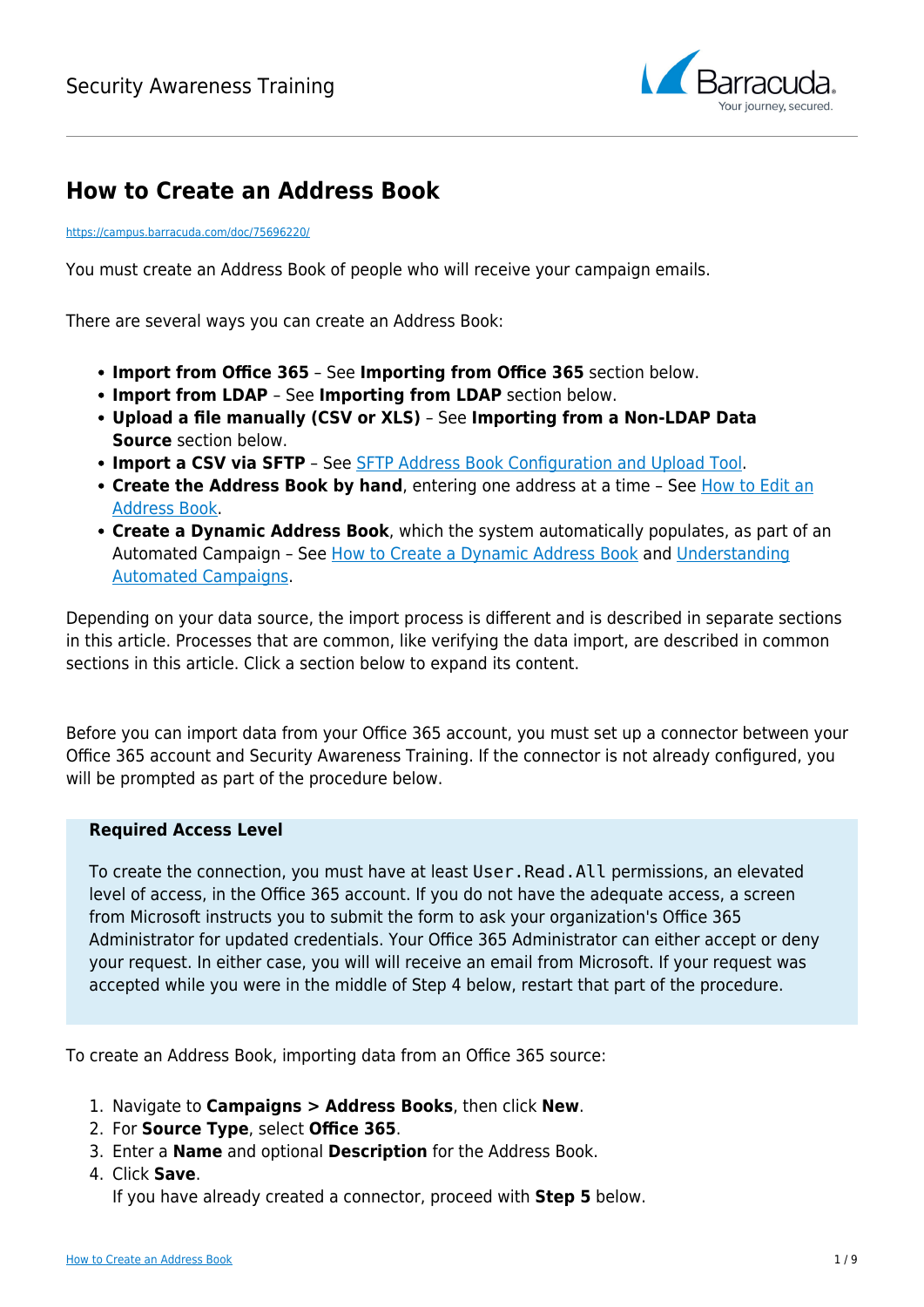

If you have not already created a connector, complete the steps in this section.

- 1. The **Office 365 Configuration Manager** appears.
- 2. Click **New** to create a new connector.
- 3. Click **Connect to Office 365**. If you are not already logged into your Office 365 account, you will be prompted to log in.
- 4. Click **Accept** to accept the permissions requested by Microsoft.
- 5. Look for the green **Success** message banner, showing that you created your connection successfully. The page displays sample data from your Office 365 account so you can verify that the imported data looks accurate.
- 6. Click **Create an Address Book** to continue the process.
- 5. In the **Office 365 Connector** field, select the account you want to use to create this address book.

Note that most organizations will have only one Office 365 connector.

- 6. Optionally specify an Address Book Group name. Each address book can belong to only one group. Groups can contain multiple address books. For additional information, refer to the [Address Book Group](#page--1-0) section below.
- 7. Select the **Active** check box.
- 8. Scroll to the **Import Processing** section.
- 9. For **Import Action Request**, select **Perform an import when I hit the Save Button**. **Note:** There is no mapping for this type of address book creation.
- 10. Click **Save**.

Continue with **Common Operations** sections below and be sure to read the Office 365 section at the bottom of this article.

Before you can import data from your LDAP source, you must map the data between the LDAP source and your Security Awareness Training Address Book.

**Before you perform the steps in this section**, configure data mapping from your Security Awareness Training Address Book to LDAP. Follow the instructions in described in [LDAP/AD](http://campus.barracuda.com/doc/79465243/) [Configuration Manager](http://campus.barracuda.com/doc/79465243/).

To create an Address Book, importing data from an LDAP source:

- 1. After you map the data, navigate to **Campaigns > Address Books**, then click **New**.
- 2. For **Source Type**, select **LDAP**.
- 3. Enter a **Name** and optional **Description** for the Address Book.
- 4. Click **Save**. The page refreshes.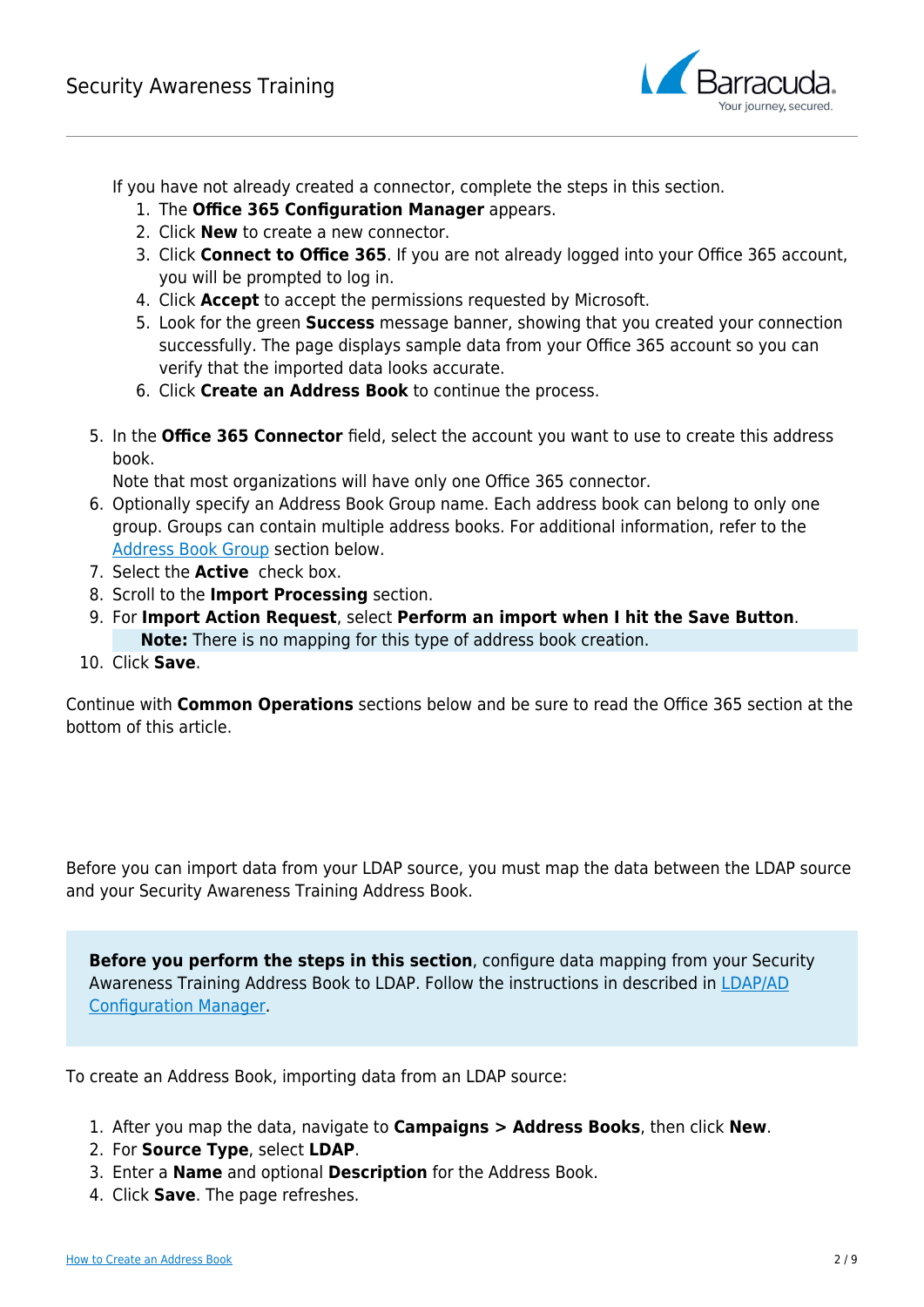

- 5. In the **General Settings** section, under **LDAP Config Name**, select the name of your LDAP data source.
- 6. Optionally specify an Address Book Group name. Each address book can belong to only one group. Groups can contain multiple address books. For additional information, refer to the [Address Book Group](#page--1-0) section below.
- 7. Select the **Active** check box.
- 8. Scroll to the **Import Processing** section.
- 9. For **Import Action Request**, select **Perform an import when I hit the Save Button**. **Note**

 If you require more time to set up the import, select **Do not import when I hit the Save Button**.

10. Click **Save**.

Continue with **Common Operations** sections below.

## **Before You Begin**

If you are importing data from an existing non-LDAP data source, prepare the data to be imported.

- 1. In your existing address data source, export the data as a CSV or XLS file.
- 2. Save the file with a name and location you will remember for importing into Security Awareness Training.
- 3. Check that the file is not password protected. You cannot import password-protected files into Security Awareness Training. Continue with the instructions in **Importing Data** below.

If you choose, you can use the SFTP Address Book Configuration and Upload Tool to create and upload your CSV file. Refer to [SFTP Address Book Configuration and Upload Tool](http://campus.barracuda.com/doc/80248981/) for details.

# **Importing Data**

To create an Address Book, importing data from a file:

- 1. Navigate to **Campaigns > Address Books**, then click **New**.
- 2. For **Source Type**, select **Manual Entry/File Upload**.
- 3. Enter a **Name** and optional **Description** for the Address Book.
- 4. Click **Save**. The page refreshes.
- 5. In the **General Settings** section, optionally specify an Address Book Group name. Each address book can belong to only one group. Groups can contain multiple address books. For additional information, refer to the [Address Book Group](#page--1-0) section below.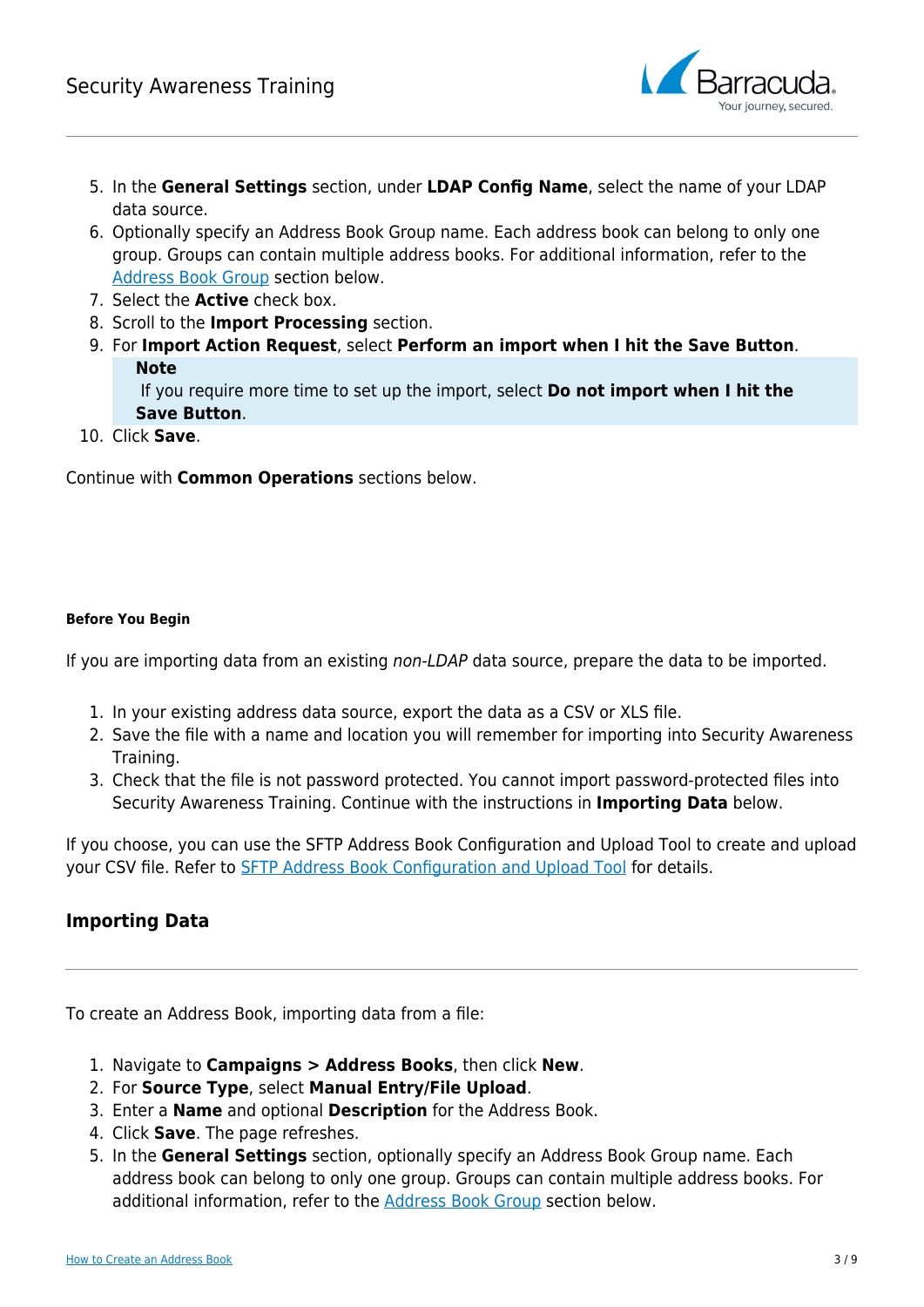

- 6. Select the **Active** check box.
- 7. Scroll to the **Import Processing** section.
- 8. Under **Upload an Import File**, click **Choose File**. Locate the CSV or XLS file you want to import.
- 9. Map the columns (fields) in the Security Awareness Training Address Book to the corresponding columns in your data file. For example, map the Email Address field to the column in your import file that contains the Email Address data.

## **Note**

Mapping the email address field is required for non-LDAP data sources. You will likely also want to map at least First Name, Last Name, and Full Name.

You can choose to specify up to 40 of your columns as **Custom** fields.

A list of field names and their descriptions is at the end of this article.

10. For **Import Action Request**, select **Perform an import when I hit the Save Button**. **Note**

 If you require more time to set up the import, select **Do not import when I hit the Save Button**.

11. Click **Save**.

Continue with **Common Operations** sections below.

# **Common Operations**

Unless otherwise noted, the following sections describe operations that are common to both LDAP and non-LDAP sources.

## **Verifying the Import**

After the data is imported, take a moment to verify that the data was imported correctly.

1. When the page refreshes, locate the **Email Addresses** section.



The number displayed represents the number of email addresses in the Address Book. For a brand new Address Book, this is the number of email addresses you just imported.

- 2. Click **Email Addresses**. The **Detail** tab of the **Email Address Manager** displays.
- 3. Review the contents of the **Email Address** field and other fields you mapped. If needed, click

the Edit button for a different view of the information. Ensure that the content of each field matches the title of the field. For example, ensure that the contents of the **First Name** and **Last Name** fields are not switched.

- 4. Email addresses are automatically marked **Active**.
- 5. If everything looks fine, no further action is required on this Address Book at this time.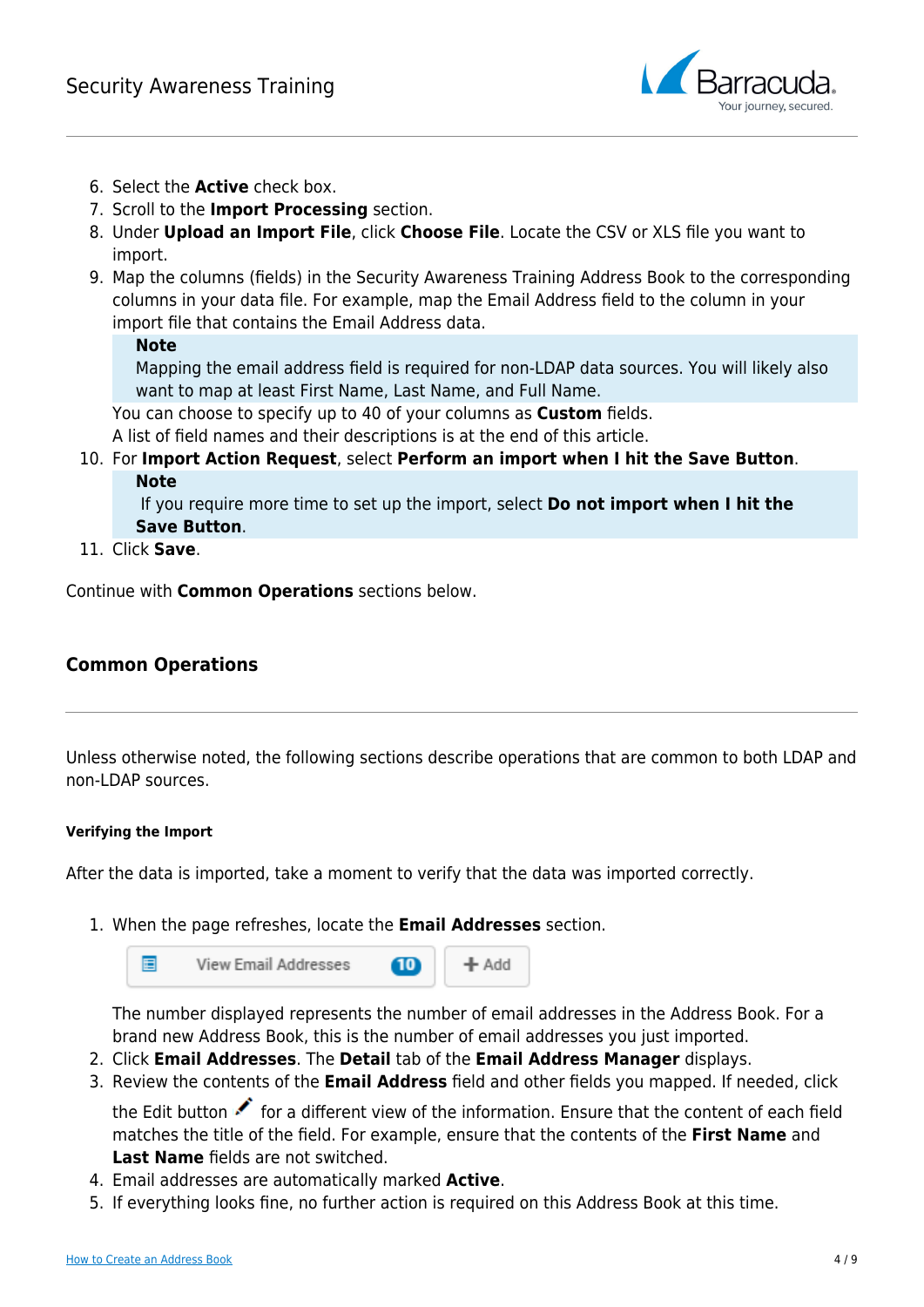

If there is a problem, click **Return to the Address Books** and continue with **Fixing Mistakes** below.

### **Fixing Mistakes**

You can address any importing issues without having to restart the process.

- 1. Determine the cause of the problem and take the appropriate action.
	- **Imported file problem**  If the data file from your original data source was blank or had other issues:
		- 1. Export the file again from the original data source.
		- 2. Under **Upload an Import File**, specify the new file to upload.
	- **Improper field mapping** If your field mapping was off and the imported data did not accurately match the field names, map the fields again.
- 2. For the **Import Action Request**, select **Delete unused email addresses, and then perform an Import when I hit the save button**.

This action will delete the improperly imported addresses and import only the new data/data mapping that you just specified.

- 3. Click **Save**.
- 4. Verify your data as described above.

If you are reimporting data, for the **Import Action Request**, be sure to select **Delete unused email addresses, and then perform an Import when I hit the save button** . This removes the incorrect data and imports the correct data into the Address Book. You will have one accurate copy of each record.

If you select **Perform an import when I hit the Save Button** , as you did in the original import, the incorrectly imported data will remain in the Address Book and the new, corrected data will also be added to the Address Book, resulting in two versions of each record, one correct and one incorrect. If you accidentally choose this option when fixing mistakes, repeat the process using the **Delete unused email addresses, and then perform an Import when I hit the save button** .

## **Address Book Fields**

This list of fields can help you with the mapping process.

## **Notes on fields:**

- 1. Use the predefined fields first, rather than using Custom fields. For example, use the Country field, rather than defining a Custom field to include Country data.
- 2. It is best to be as consistent as possible so your filters will be applied consistently. For example, if you want to filter for Language Code in your campaign, you might want to specify the filter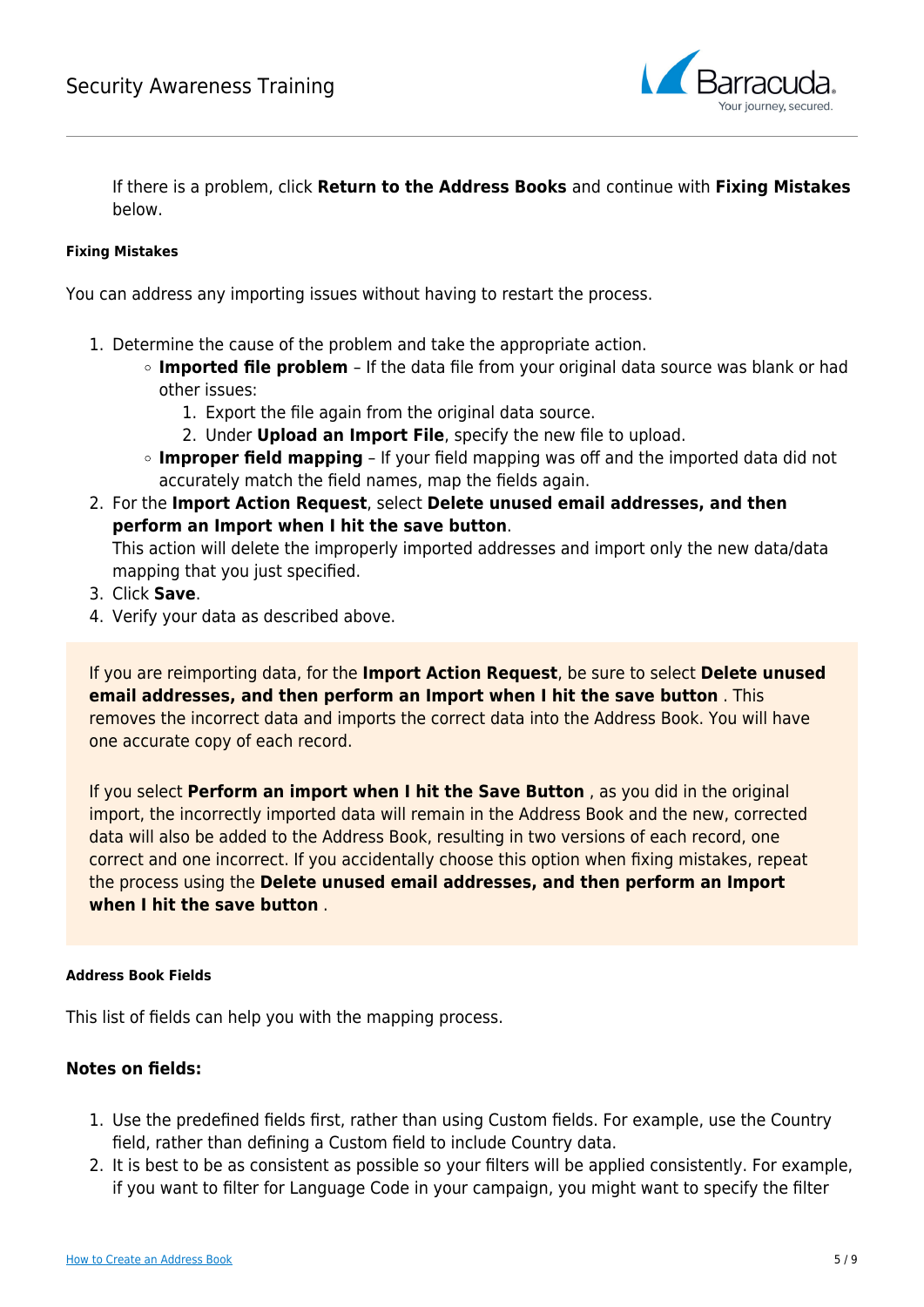

as **English**. But filtering for **English** will not match any entries using the ISO code of **en**.

## **Field Names and Descriptions**

Fields imported from Office 365 sources are noted with a ‡ symbol. For Office 365 field names, refer to [Office 365 Connection Manager](http://campus.barracuda.com/doc/94536707/).

- **Email Address‡** – (Required) Properly formatted email address for this contact.
- **First Name‡** First name associated with the contact email address.
- Last Name<sup>*†*</sup> Last name associated with the contact email address.
- **Full Name<sup>‡</sup>** Complete name associated with the contact email address, usually consisting of the first and last name, but can also include a middle name.
- **Personal Title** Title associated with the contact email address, such as Dr., Mr., Ms., and so on.
- **Name Suffix** Any descriptors that follow the full name, like Jr., III., Esq., and so on.
- **Hire Date** The date this user associated with this email joined your organization. **Hire Date** must be in one of the following formats: YYYY-MM-DD, MM/DD/YYYY, DD-MM-YYYY, or YYYYMMDDHHMMSSZ.
- **Organization Area**  Part of the organization, like department or division, corresponding to the email address entry.
- **Organization Level‡** Title or management level corresponding to the email address entry.
- **Organization Tenure**  How long the person has been with the organization. Can be a numerical or alphabetical entry.
- **Mobile Phone<sup>‡</sup>** Mobile phone number associated with this contact email address that can be used for text messaging.
- **Phone**  Phone number associated with this contact email address that can be used to receive voice messaging.
- **Company**  Name of the organization corresponding to the email address entry.
- **Country**  Geographic country corresponding to the email address entry.
- **Region**  Geographic region where the email address is located, like **EMEA** or **Northeast**. You can also choose to use ISO region codes.
- **Site/Location‡** Descriptor for the location of the email address, like **Manufacturing** or **Downtown Branch**.
- **Language Code‡** The language code corresponding to this contact email address. This is usually the ISO language code.
- **Timezone** Time zone associated with this contact email address. The time zone is used to determine when to send campaign emails.
- **Street Address**  Geographic street address corresponding to the email address entry.
- **City** Geographic city corresponding to the email address entry.
- **State**  Geographic state corresponding to the email address entry.
- **Zip Code**  Zip or other postal code for the geographical address corresponding to the email address entry.
- **Source**  The source of the email address. This field can be an Open Source Intelligence source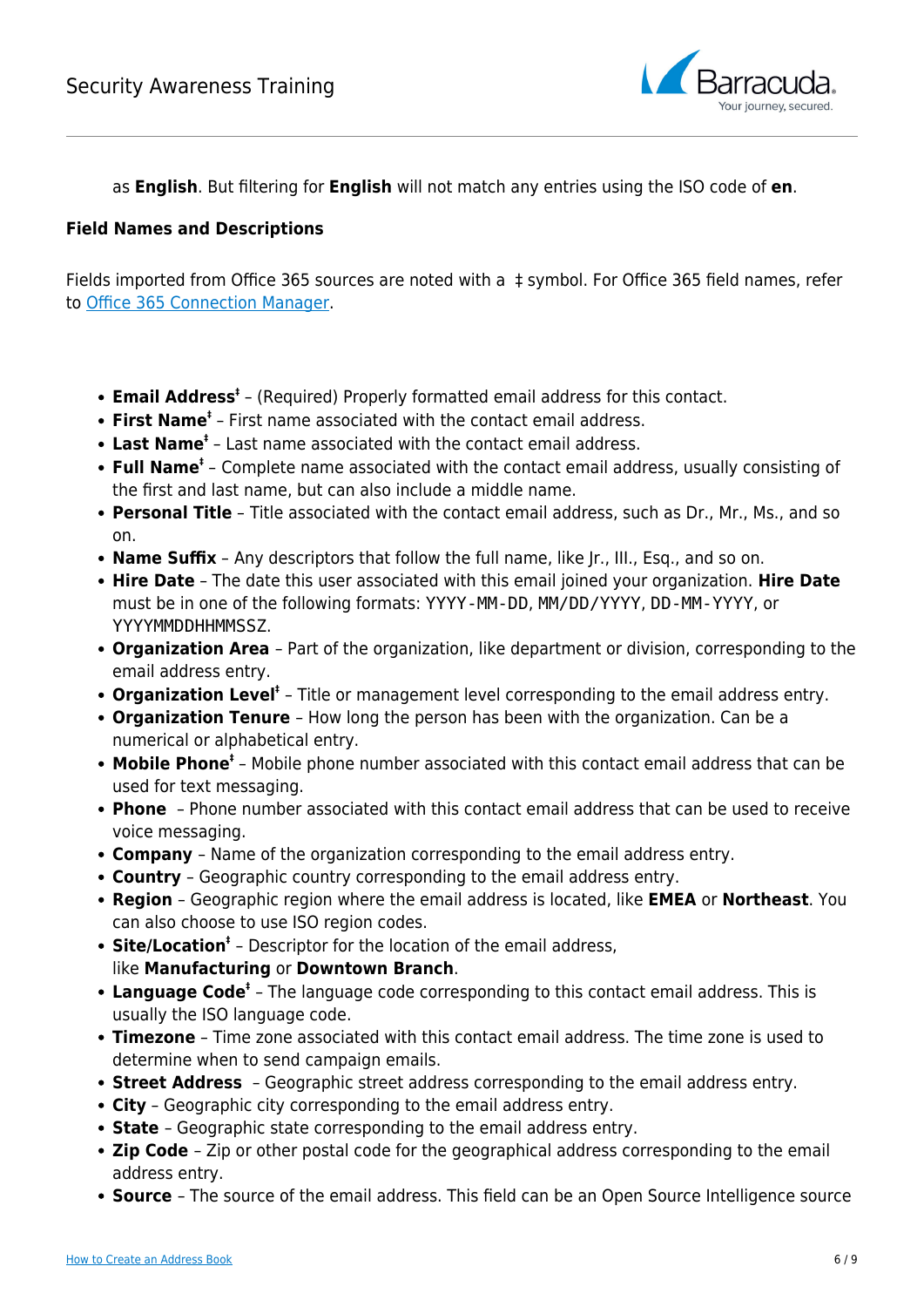

or perhaps data from human resources or a response from a certain marketing campaign.

- **Customer Training URL**  If you are using an external training system, the URL for the external customer training.
- **Manager Email Address** Email address of this Address Book entry's manager.
- **Manager Name** Name of this Address Book entry's manager or supervisor.
- **Custom Fields**  Additional information that does not correspond to one of the fields above. There are 40 available custom fields. Custom fields might have a generic name like **Custom1** or might have a custom name like **Cost Center**. Refer to [Custom Field Naming Utility and](http://campus.barracuda.com/doc/76284530/) [Custom Fields](http://campus.barracuda.com/doc/76284530/) for more information.

### **Editing an Address Book / Creating Without Existing Data**

To make small changes to imported data or to create an Address Book without importing data from an existing source, refer to the instructions in [How to Edit an Address Book.](http://campus.barracuda.com/doc/76284208/)

Automatically create a **Dynamic Address Book** as part of an Automated Campaign – See [How](http://campus.barracuda.com/doc/88539910/) [to Create a Dynamic Address Book](http://campus.barracuda.com/doc/88539910/) and [Understanding Automated Campaigns.](http://campus.barracuda.com/doc/88539905/)

## **Additional Information on Office 365 Importing**

#### **Importing Criteria**

Security Awareness Training imports all enabled user accounts that meet the following criteria:

- Users must have a valid email address (not including @onmicrosoft.com email addresses)
- Users must have an email address that uses a domain that is authorized in Security Awareness Training. (See Domain Authorization.)
- The account is not an external or guest account.
- The account has an active, provisioned Exchange plan.

#### **Omitting Users from Campaigns**

Depending on how you have configured Office 365, the imports above might include some items that you do not want to include in phishing campaigns (e.g., service accounts, conference rooms).

Before the users are imported, edit the configuration and add specific email addresses to the Email Block List.

For additional information, refer to [Office 365 Connection Manager.](http://campus.barracuda.com/doc/94536707/)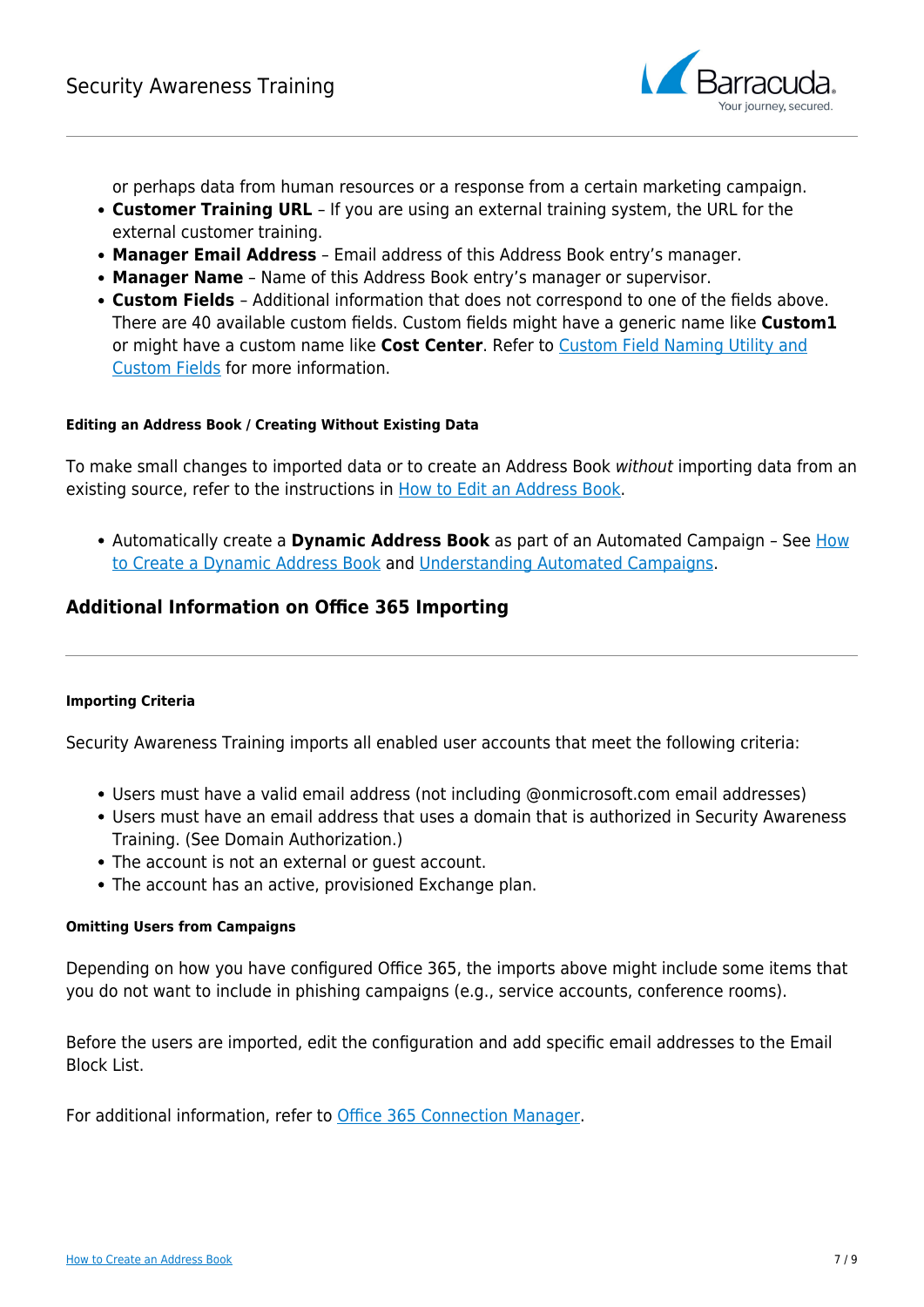

# **Address Book Groups**

This topic is of interest to MSPs who might run a single campaign for hundreds of separate address books.

If you run the same campaign for multiple address books, using Address Book Groups can simplify your process. You can create a single Address Book Group and assign multiple address books to that group. Then, when creating a campaign, you can specify one Address Book Group, rather than specifying hundreds of individual address books.

Create an Address Book Group during the Address Book creation process, described above.